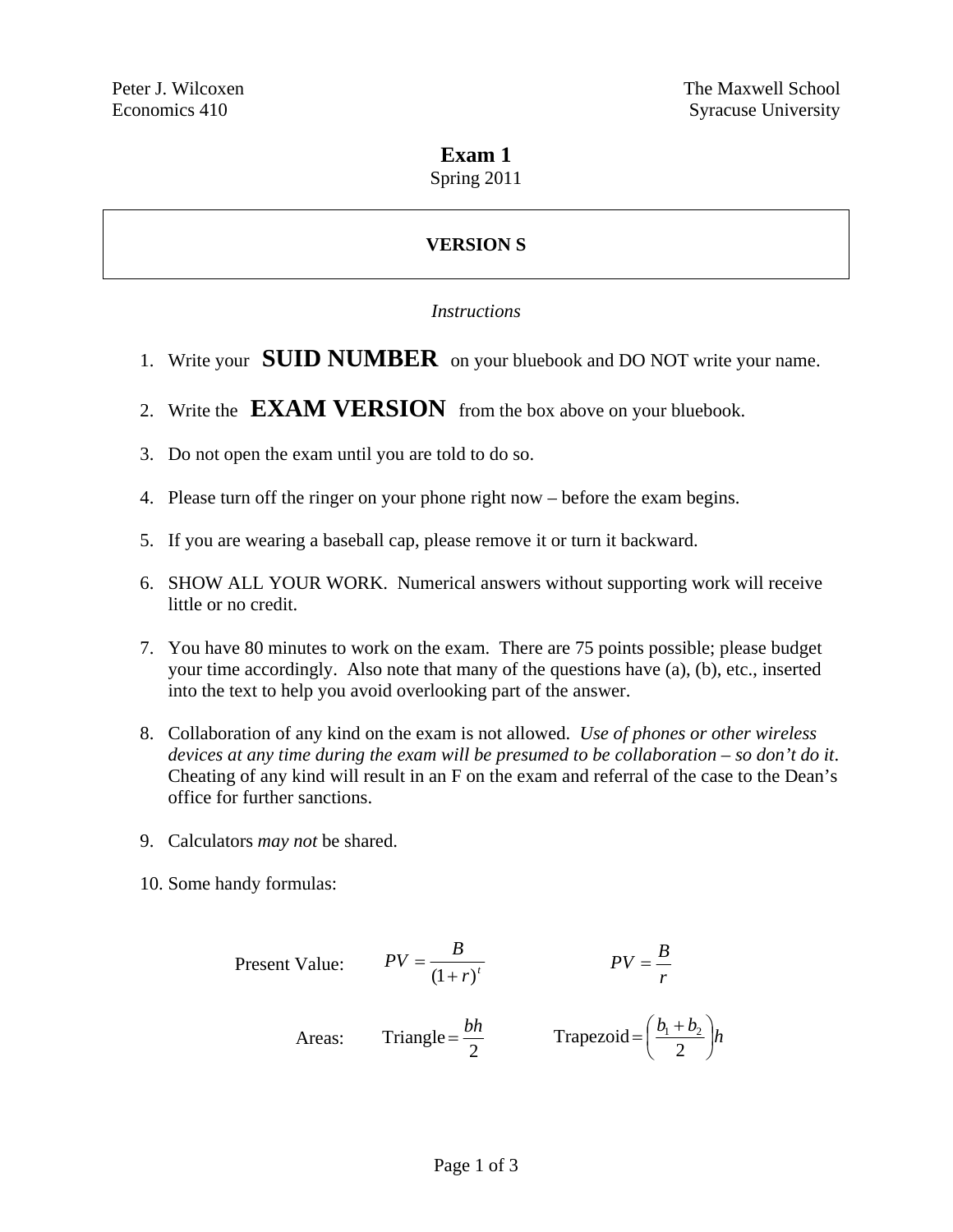#### **Question 1 (15 points)**

Suppose a city is considering two alternative plans for a site containing hazardous waste. Under Plan 1, the city would spend \$1000 in period 0 to bury the waste in a lined and sealed pit. The pit would keep the waste isolated for 50 years (years 1-50). However, beginning in year 51, there would be a 1/500 chance every year that some of the waste would leak out of the pit. In any year a leak occurs, it will have an 80% chance of causing \$100,000 of damage and a 20% chance of causing \$10 million of damage. Under Plan 2, the city would spend \$2500 in each of years 1, 2 and 3 to incinerate the waste. Once the waste is incinerated, it has no chance of causing future damage. You may also assume that the waste causes no damage while it is waiting to being incinerated.

Please compute (a), (b) the expected net present value of each plan. Then (c) explain briefly which plan is better. You may assume the city uses an interest rate of 5% in present value calculations.

#### **Question 2 (15 points)**

Production of a good creates a positive externality. The market willingness to pay for the good is  $W2P = 1200 - 2*Q$  and the marginal cost of producing it is  $MC = 2*Q$ . The external marginal benefits are given by MBext =  $1*Q$ .

Please compute: (a), (b) the price and quantity at the market equilibrium, (c) the efficient quantity, (d) the price buyers would have to be charged to reach the efficient  $Q$ , (e) the subsidy rate that would be needed, and (f) the total cost of the subsidy to the government.

#### **Question 3 (15 points)**

An air pollutant is emitted by two types of firms: A and B. There are 200 type-A firms and each initially emits 100 tons of pollution. The marginal abatement cost for a type-A firm is given by  $MCAi = (1/10)^*Qi$  where  $Qi$  is the amount of abatement done by type-A firm *i*. There are 50 type-B firms and each initially emits 800 tons. The MCA curve for a type-B firm is given by  $MCA<sub>j</sub> = (1/100)<sup>*</sup>Q<sub>j</sub>$  where Q<sub>j</sub> is the amount of abatement done by type-B firm *j*. The marginal benefit of abatement is  $MBA=48 - (1/1000)^*Qt$ , where Qt is total abatement. The government wishes to use a tax to control the externality.

Please calculate: (a) the efficient total amount of abatement, (b) the efficient tax rate on emissions, (c), (d) the amount of abatement done by an *individual* firm of each type, (e), (f) the abatement cost for a firm of each type, and (g), (h) the tax payment by each type of firm.

Exam continues on the next page …